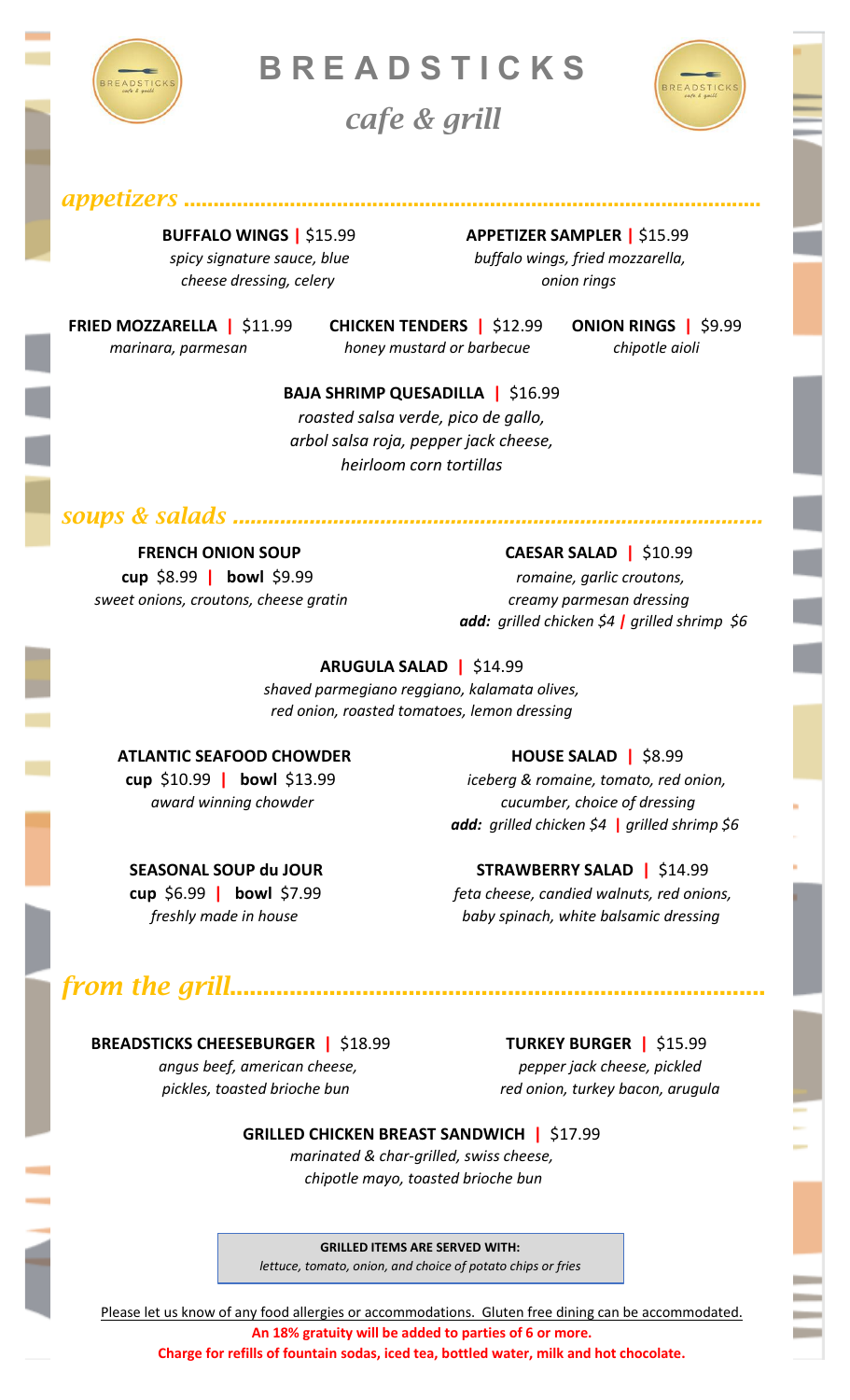## **hot & cold sandwiches ........**

**CHEESESTEAK SUB |** \$18.99 **CORNED BEEF REUBEN |** \$18.99 *add: peppers or mushrooms \$1 extra each grilled rye bread*

*challah bread, tomato swiss cheese, grilled rye bread*

**TUNA SALAD |** \$13.99 **TURKEY CLUB |** \$15.99

**BLT&A SANDWICH |** \$14.99 *avocado crispy chicken, creamy caesar dressing*

*lettuce, tomato, bacon choose ½ of any cold sandwich and*

**PEPPERONI GRILLED CHEESE |** \$14.99 **substitute:**

*grilled sirloin, fried onions, provolone cheese sauerkraut & 1k island dressing, swiss cheese,*

**TUNA MELT |** \$14.99 **BREADSTICKS PATTY MELT |** \$18.99 *melted muenster & swiss cheese, 8 oz angus beef, caramelized onions,*

*lettuce & tomato oven roasted sliced turkey breast, lettuce, tomato, bacon, mayonnaise*

*hickory smoked bacon, lettuce, tomato,* **BUFFALO CHICKEN CAESAR WRAP |** \$13.99

**CHICKEN SALAD CROISSANT |** \$14.99 **SOUP AND ½ SANDWICH COMBO |** \$14.99 *a cup of soup du jour marinara, buffalo mozzarella, challah bread french onion soup \$3 | seafood chowder \$5*

## *entrées*............................................................................................

*sauce vierge, summer squash noodles, linguini, provolone, marinara sauce, potato toasted garlic bread*

**FRIED SHRIMP |** \$23.99 **TURKEY DINNER |** \$23.99 *french fries, coleslaw, cocktail sauce yukon mashed potatoes, stuffing*,

**CLASSIC MEATLOAF |** \$24.99 *yukon mashed potatoes, sautéed spinach,* **NEW YORK SIRLOIN |** \$38.99 *crispy onion rings, red wine demi-glace 10 oz prime sirloin, onion rings,*

**ROASTED CHICKEN |** \$25.99 *add: grilled shrimp* **|**\$6 *bbq sauce, rigatoni macaroni and cheese, add: fried shrimp* **|**\$8 *vegetable du jour, griddled cornbread*

*mashed potato, demi, vegetable tarter aioli, lemon, crispy fries add: grilled shrimp* **|** \$6 **add:** *fried shrimp* **|** \$8

**PAN-SEARED SALMON |** \$26.99 **CHICKEN PARMESAN |** \$25.99

*seasonal vegetable, cranberry sauce, turkey gravy*

*mashed potatoes, seasonal vegetable*

**CRISPY ATLANTIC SEAFOOD COMBO** | \$26.99 **FILET 8 oz |** \$54.99 *crispy shrimp, clam strips, oysters, scallops,*

## *desserts* ..........................................................................................

**[\$7.99 EACH]**

 *cream cheese icing whipped cream*

 **TRIPLE LAYER CARROT CAKE SEASONAL BREAD PUDDING**

 *graham cracker crust*

**CHEESECAKE SUMMER BERRY PIE ICE CREAM**  *N.Y. style, peach, cherry, blueberry**chocolate, vanilla*